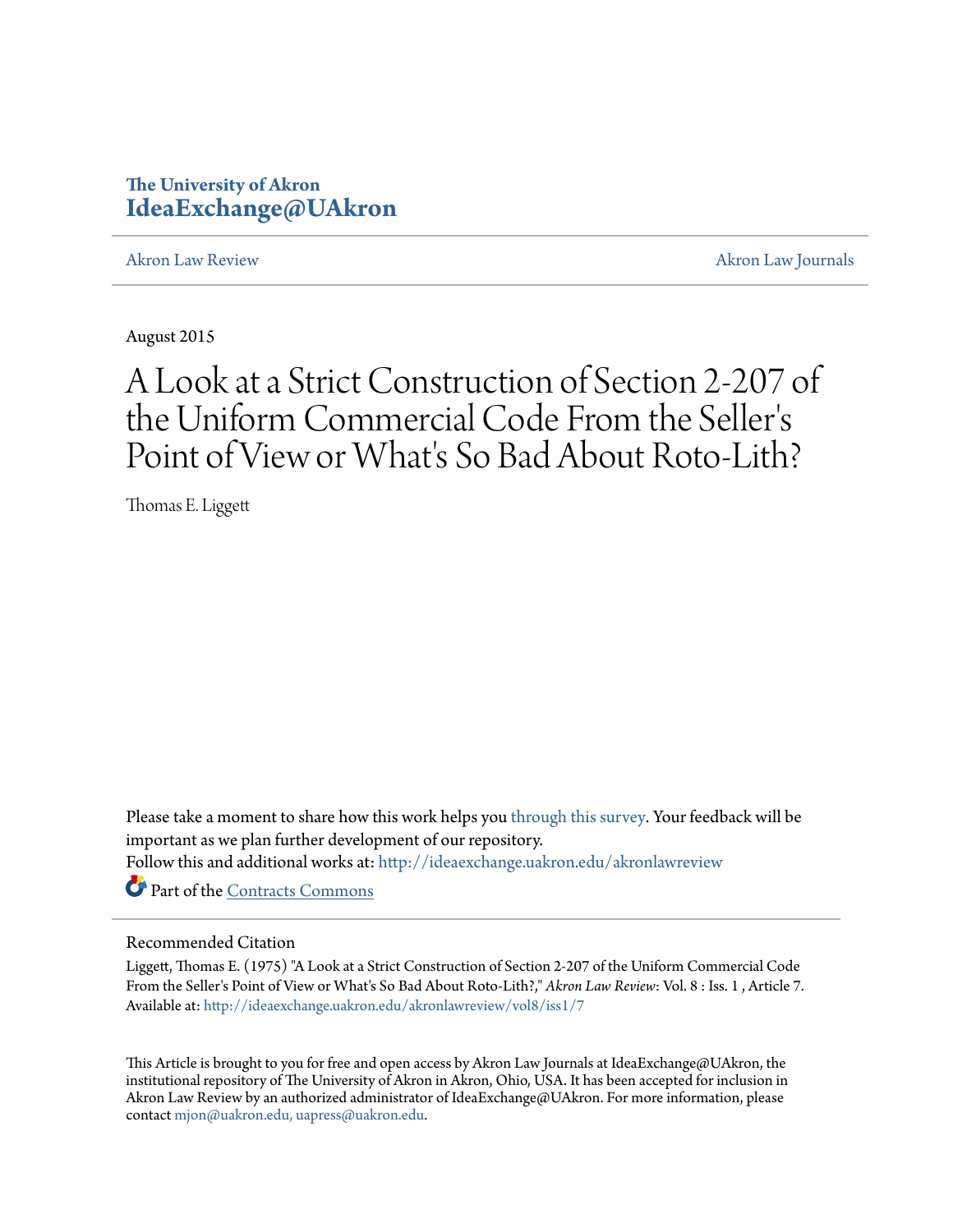## **A** LOOK **AT A** STRICT **CONSTRUCTION** OF **SECTION 2-207** OF THE UNIFORM COMMERCIAL **CODE** FROM THE SELLER'S **POINT** OF VIEW *or* WHAT'S **SO** BAD **ABOUT** *ROTO-LITH?*

### **INTRODUCTION**

This is an examination of the workings of section 2-207 of the Uniform Commercial Code in the form contract between merchants. More specifically, the literal interpretation of the Section is to be investigated as to its effect on the practical formation of the sales contract **A** basic assumption of this comment is that the terms of the Code which may, under section 2-207 be "read into" a contract, are repugnant to the seller. This, I think, is obvious. It should, however, be kept in mind that, between merchants, both parties may be assumed to be "big boys." Therefore, the problem of the mammoth corporation taking advantage of the helpless consumer, the overriding justification for the Code's implied warranties and full spectrum of Buyer's remedies, is not pre;ent.

**U NDER COMMON LAW an acceptance had to exactly match the offer to** which it responded—had to be the "mirror image" of the offer.<sup>1</sup> If it did, there was the proverbial meeting of the minds, hence, a contract. If, however, it did not, it was a rejection and a counter-offer. As was frequently the case then and now, the parties nevertheless proceeded to perform. **If** the seller (offeree, counter-offeror) shipped the goods and the buyer (offeror, counter-offeree) accepted, there was a contract. The terms of the contract were those of the seller; for 'by accepting performance under, as the UCC draftsmen were later to call it, what the parties believed to be a contract, the buyer was deemed to have accepted seller's counter-offer. This phenomenon came to be called the "last shot principle."<sup>2</sup> Dissatisfaction with this state of affairs stemmed

**<sup>1</sup> CORBIN, CoNTrrACrS § 75** (One **Vol. Ed. 1952); 1 WILLISTON, CONTRACTS §** 75 **(3d Ed. 1957).**

**<sup>2</sup>W. HAWKLAND, A TRANSACTIONAL GumE To THE UNIFORM COMMERCIAL CODE** [hereinafter cited as HAWKLAND] §§ 1.090301, 1.090302, at 15, 18 (1964). The expla**nation here is in** its simplest form. The most acute problems arose in the "form contract" situation, wherein the parties were even more likely to ignore their conflicting writings and perform under what they believed to be a contract. In this comment, in part because § **2-207** is geared toward the form situation, and in part because, in the "between merchants" area with which this comment is concerned, the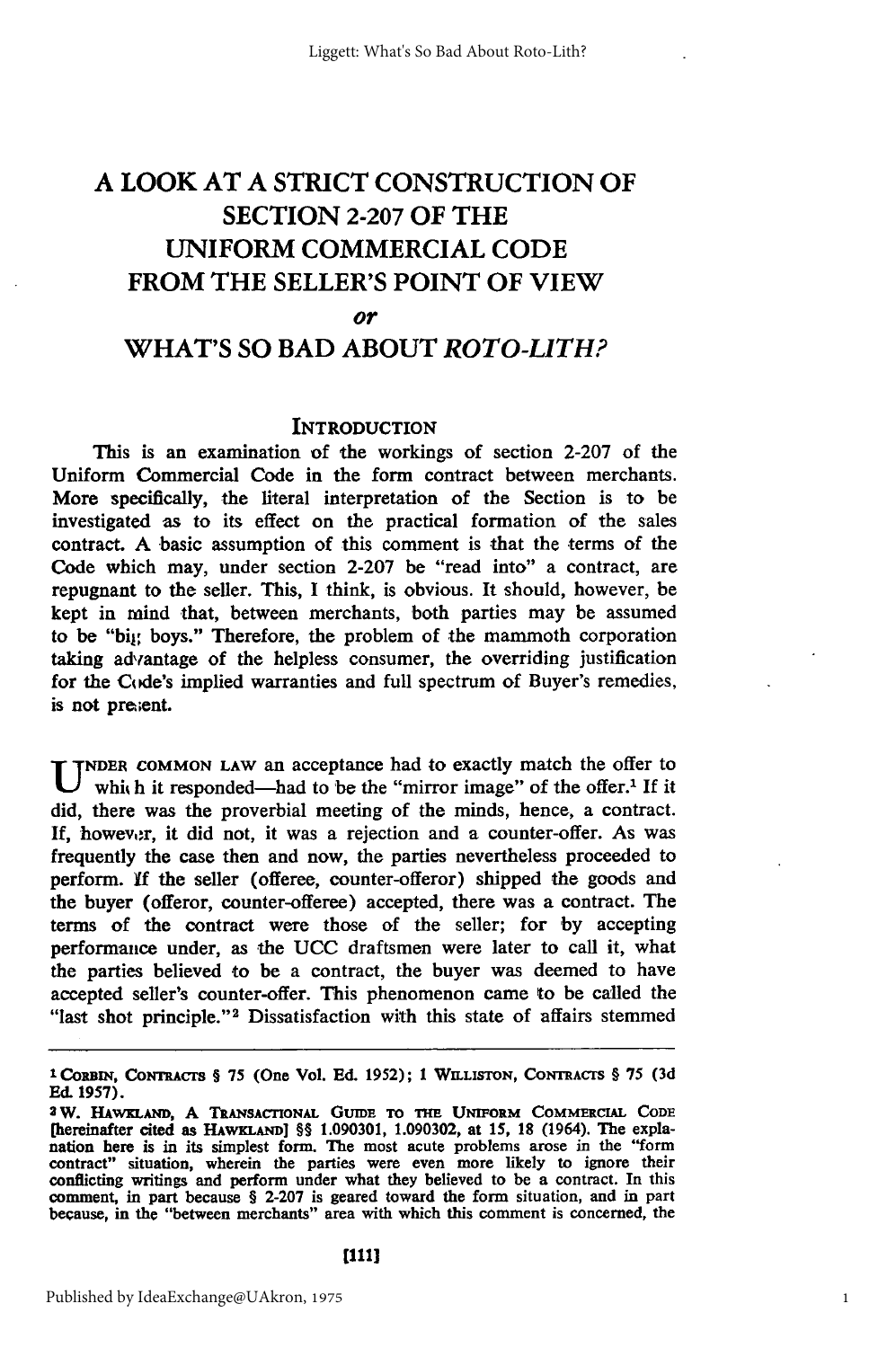### 112

#### **AKRON LAW REVIEW**

**[VOL. 8:1**

from two shortcomings: First, it was thought to be unfair to give one party all of his terms merely because he fortuitously fired the "last shot."<sup>3</sup> Secondly, although the "last shot" doctrine found the parties who, having performed and obviously thinking they were contractually bound to in fact be bound, thereby avoiding the absurdity of telling parties who had actually performed that there was no contract, the "last shot" doctrine essentially operated in hindsight. That is, at a point where it could not reasonably be said that there was no contract, the law graciously ratified the already blatantly existing contract. However, prior to this point whereat the contract, in spite of the law of offer and acceptance, had given birth to itself, the wooden mirror-image rule would operate to say that there was no contract. Hence, a party to one of these embryonic non-contracts could, before the law had issued its tardy birth certificate to the full grown contract, back out. The classic illustration of this is *Poel v. B<sub>r</sub>unswick Balke-Collender Co.<sup>4</sup> There, the seller, responding to buyer's* offer, sent back a form which was not the mirror-image of the offer. When the buyer later backed out of the deal, seller sued. The court held that seller had not accepted the offer but had tendered a counter-offer which had not been accepted by buyer. Therefore, there was no contract and buyer could welsh with impunity. The inequity is manifest. Despite intent to contract, despite a commercially reasonable understanding that there was a contract, despite the fact that had the buyer not found some collateral reason for not performing there would most likely have been performance, and therefore a contract beyond any question, the parties, solely because their documents had failed to meet a formalistic legal requirement, were not contractually bound.

With this background in mind, we may proceed to the Uniform Commercial Code's handling of the problem in section 2-207. The 1958 official text of section 2-207 is, with the exception of Comment 7, added in 1966,<sup>5</sup> the current version:

**5** Comment **7** reads:

use **of** forms is nearly all pervasive, it may be generally assumed that references to offers and acceptances presuppose form offers and acceptances. Note, however, that in Dorton v. Collins **&** Aikman Corporation, 453 F.2d 1161 (6th Cir. 1972), the court held that § 2-207 is not restricted in operation to the form-form transaction. 453 F.2d at 1167, n.2.

**<sup>3</sup> WHITE & SUMMERS, HANDBOOK OF THE LAW UNDER THE UNIFORM** COMMERCIAL **CODE** (1972) 32, 33 [hereinafter cited **as WHITE &** SUMMERS].

<sup>4216</sup> N.Y. 310, 110 N.E. 619 (1915). The squelching of such welshing is one of the primary objectives **of** § 2-207. *See, e.g.,* **WHITE & SUMMERS** at 24; J. **STOCKTON,** LAW **OF SALES 10 (1968).**

In many cases, as where goods are shipped, accepted and paid for before any dispute arises, there is no question whether a contract has been made. In such cases, where the writings of the parties do not establish a contrac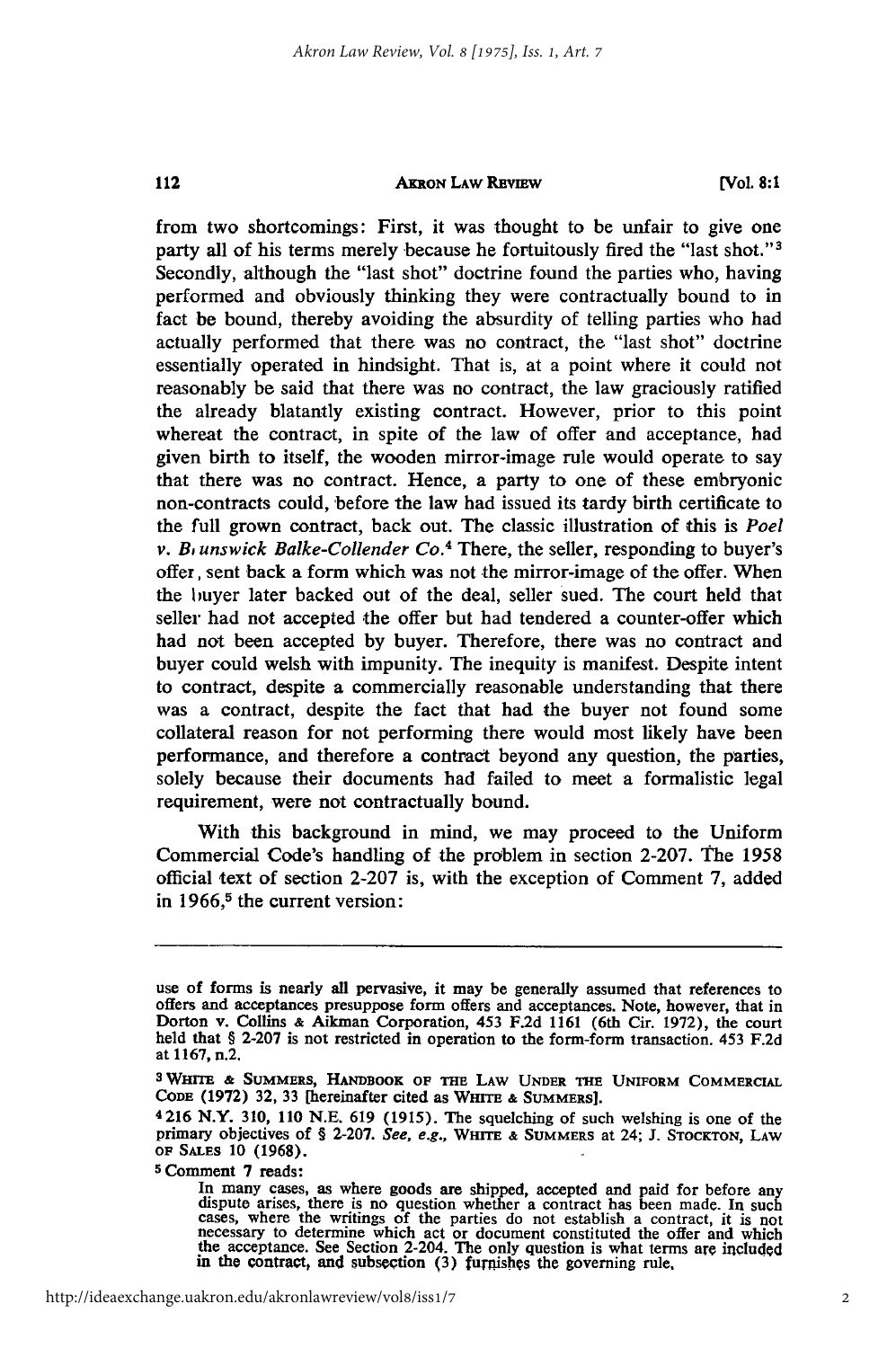Additional Terms in Acceptance or Confirmation.

**(1) A** definite and seasonable expression of acceptance or a written confirmation which is sent within a reasonable time operates as an acceptance even though it states terms additional to or different from those offered or agreed upon, unless acceptance is expressly made conditional on assent to the additional or different terms.

(2) The additional terms are to be construed as proposals for addition to the contract. Between merchants such terms become part of the contract unless:

- (a) the offer expressly limits acceptance to the terms of the offer;
- **(b)** they materially alter it; or
- (c) notification of objection to them has already been given or is given within a reasonable time after notice of them is received.

**(3)** Conduct **by** both parties which recognizes the existence of a contract is sufficient to establish a contract for sale although the writings of the parties do not otherwise establish a contract. In such case the terms of the particular contract consist of those terms on which the writings of the parties agree, together with any supplementary terms incorporated under any other provisions of this Act.

Judicial constructions of section **2-207** are sparse. It is fair to say that there are basically two opposing constructions; the First Circuit's **1962** effort, *Roto-Lith, Ltd. v. F. P. Bartlett & Co.,6* and the Sixth Circuit's **1972** opinion in *Dorton v. Collins & Aikman Corp.,7* the latter admittedly a strict construction,<sup>8</sup> and the former admittedly not.<sup>9</sup>

In *Roto-Lith,* buyer mailed his purchase order, complete with his terms and conditions. Before shipment seller sent his acknowledgment stating that the sale was subject to the terms on the reverse side (which included a disclaimer of all warranties), that all of the conditions of the sale were in the acknowledgment, and that if these terms were not acceptable, buyer must so notify seller at once. Buyer did not reply. The goods were shipped, buyer inspected, was dissatisfied, and sued seller for breach of warranty. The issue: whether seller's disclaimer of warranty was effective. The court held that it was because **(1) by** stating a condition which materially altered the offer, the seller was making his acceptance expressly conditional on assent to the additional terms; and (2) the effect of section **2-207** was to make a response which differed from the offer an

**<sup>6 297</sup> F.2d** 497 **(lst** Cir. **1962).**

**<sup>7</sup>** 453 **F.2d** 1161 (6th Cir. **1972).**

*<sup>8</sup> Id.* at **1168,** n.5

**<sup>9 297</sup> F.2d** at **500.** For other decisions generally in accord with Roto-Lith, see Construction Aggregates Corp. v. Hewitt-Robins, Inc., 404 **F.2d 505** (5th Cir. **1969);** Beech Aircraft Corp. v. Flexible Tubing Corp., **270** F. Supp. 548 **(D.** Conn. **1967).** *Contra* Matter of Doughboy Industries, Inc., **17 A.D.2d 216, 233 N.Y.S.2d 488 (1962);** American Parts Co. v. Amer. Arbitration Assoc., **8** Mich. **App. 156,** 154 **N,W.;d** 5 **(1967).**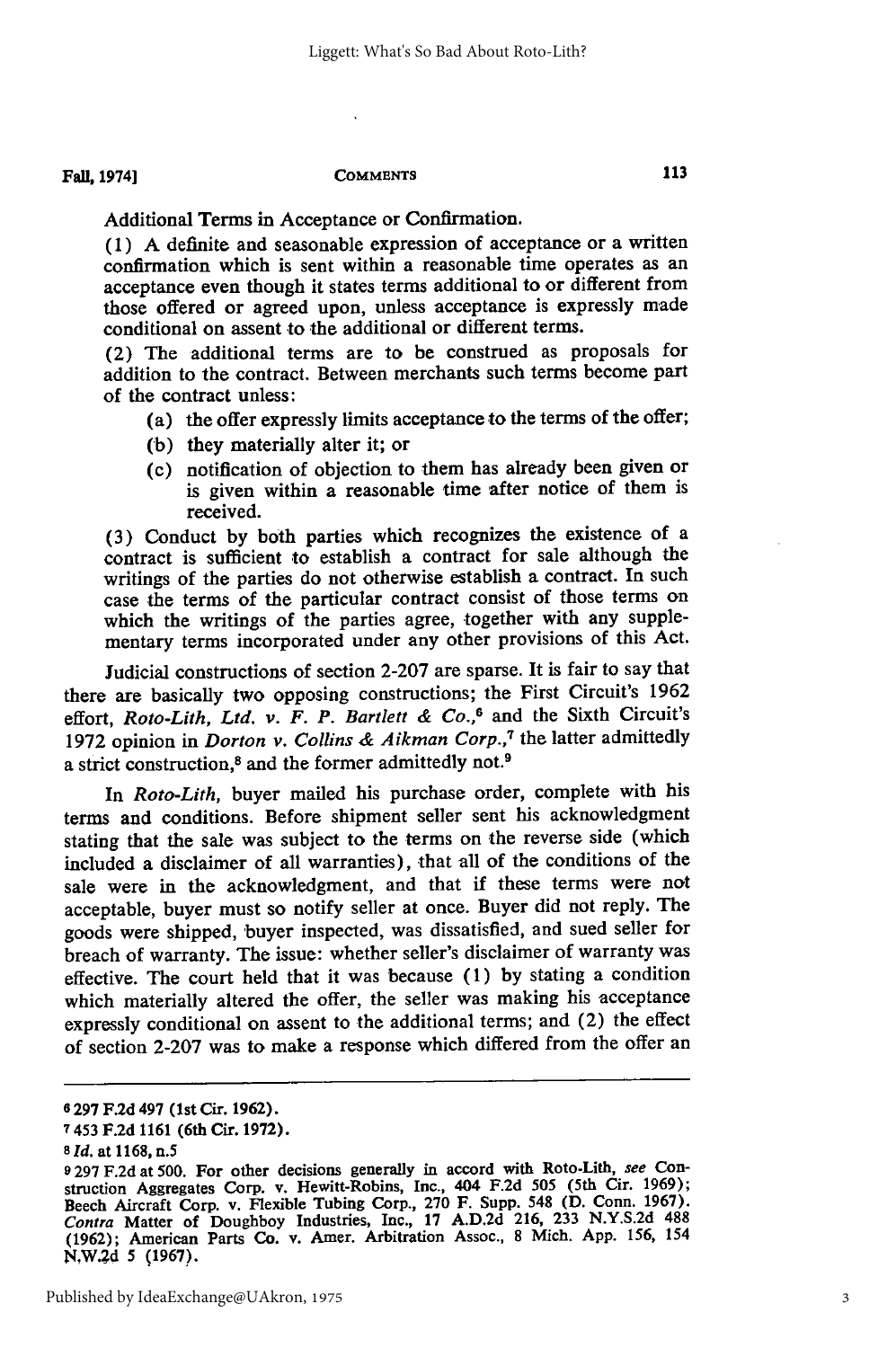#### **AKRON LAW REVIEW**

acceptance of the offer, and a counter-offer only as to the differences. Hence, buyer's acceptance of seller's performance without objecting to the terms of the counter-offer was an acceptance of those terms including, of course, the warranty disclaimer.

The writers have resoundingly denounced *Roto-Lith.10* First, it is said that the court clearly erred in holding that, **by** simply responding with conflicting terms, seller had made his acceptance "expressly conditional" within the meaning of section  $2-207(1)$ .<sup>11</sup> This point is well taken. However, the real crux of the issue is what happens once an expression of acceptance is made "expressly conditional" no matter what is takes to gain that status.12 On this point it has been frequently said that the *Roto-Lith* court ignored the statute and gave the seller's reply the status of a common law counter-offer.<sup>13</sup> The court said:

Its [section 2-207] purpose was to modify the strict principle that a response not precisely in accordance with the offer was a rejection and a counter-offer.... Now, within stated limits, a response that does not in all respects correspond with the offer *constitutes an acceptance,* and a counter-offer only *as to the differences.14* (Emphasis added.)

On the facts of *Roto-Lith,* the effect as to what terms were part of the contract was indeed the same as it would have been at common law. However, were the only concern whether Roto-Lith, Ltd. had its implied warranties, the case would long since have passed into obscurity. The court's interpretation of the workings of section 2-207 is the significance of the case. If the seller's response had been a common law counter-offer, it would not have been an acceptance at all. The court, then, gave to section 2-207 its primary effect. It allowed a contract to be formed despite the parties' conflicting forms. Under *Roto-Lith* the welsher

114

*<sup>1</sup>O See, e.g.,* **HAwKLAND; WHrrE &** SuMMERs; **J.** Murray, *Intention Over Terms: An Exploration of UCC 2-207 and New Section 60, Restatement of Contracts,* **<sup>37</sup>** ing Acceptances Under Section 2-207 of the Uniform Commercial Code: An End to the Battle of the Forms, 30 U. CHI. L. REV. 540 (1963); Note, 76 HARV. L. REV. 477 (1962).

**<sup>477 (1962).</sup>** n Murray at **329; 76** HAv. L. **REv.** at 1483; **BENDER'S U.C.C. SERViCE,** 3 **DUSENBERG & KINo, SALES AND BULK TRANSFERS,** § 3.04(1) (1974) [hereinafter cited as **BENDER'S]. <sup>12</sup>**In Dorton, *supra* note **7,** the court held that the language "The acceptance of your order is subject to all of the terms and conditions on the face and reverse side hereof" was not sufficient; rather, an acceptance need be expressly conditional upon the offeror's assent to the terms. 453 **F.2d** at 1168. Though it has the stench of a formalistic ritual, an offeree is not too hard pressed if he language of the Code.

**<sup>13</sup>WHmTE & SUMMERS** at **29; HAWKLAND** at **16;** Note, UNIV. **OF PA. L.** REv. **132,** 136 **(1962);** The writer recognizes that the court's finding that the material alteration rendered the response expressly conditional and thereby a counter-offer is indeed a common law analysis. However, the effect given to the counter-offer was **by** no means in line with the common law principles. **14 297 F.2d** at **500,**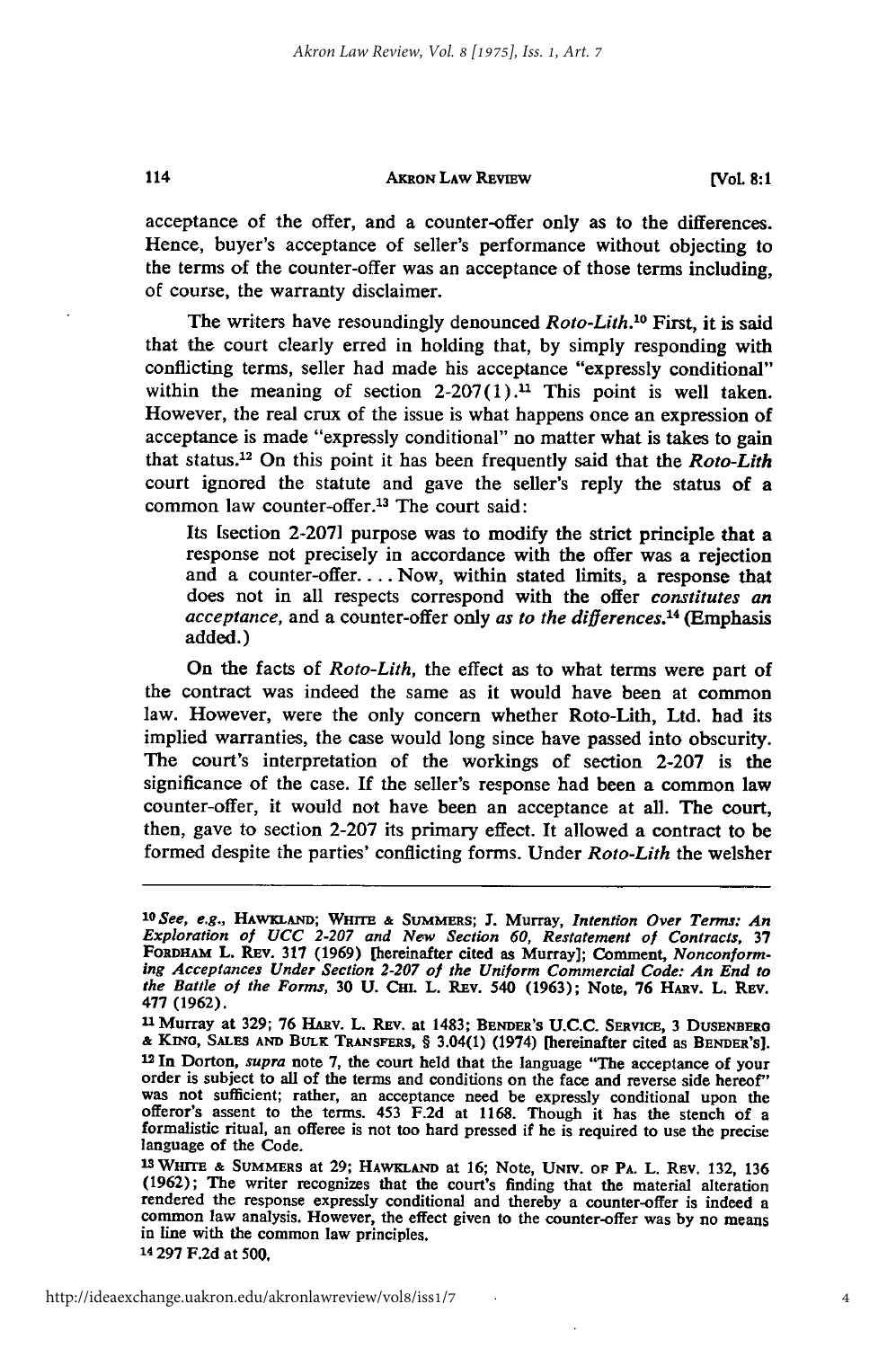cannot escape with impunity. The court then went on to say that the seller's response was a counter-offer as to the differences, which counteroffer was accepted **by** the buyer when **he** accepted the goods. This clearly seems to be in conflict with section **2-207(3)** which tells us what the terms of a contract formed despite conflicting forms are to be, to wit, the terms on which the forms agree plus other provisions supplied **by** the Code. The *Roto-Lith* court clearly states that they are attempting to give a practical construction to this "not too happily drafted" provision which, if read literally, leads to absurdity.<sup>15</sup> Before proceeding further with the *Roto-Lith* view, let us look at the literal construction and see to what, if any, absurdities such a construction leads.

**A** most prestigious writer says that the proper workings of section **2-207** are: **". . . [1f** the seller makes his acceptance expressly conditional on assent to his different terms *... no contract is created, and, ii the parties stop at this point, none will be."'16* (Emphasis added.)

More importantly, one court, expressly rejecting *Roto-Lith, has* adopted the strict, literal reading of section **2-207.**

*In Dorton v. Collins & Aikman Corp.,'7* in the disputed transaction, as well as **55** previous transactions, the parties had established the following pattern: Buyer placed an oral order. Seller sent a printed acknowledgment form which stated that acceptance was subject to the terms of the form, which included arbitration, and that the buyer's order form was superseded. It further listed seven types of action or inaction which the seller would deem to be assent to the conditions of the acknowledgment, including ten days without objection as well as acceptance of delivery. Buyer did not reply and, after a lapse of several weeks to several months, accepted delivery without objection. **A** dispute arose, and buyer sued seller in fraud. The central issue: whether the parties were bound **by** an agreement to arbitrate as per seller's acknowledgment. The trial court held that section **2-207(3)** was controlling. Hence the terms on which the "papers" did not agree were cancelled, the gaps being filled **by** Code provisions. Since the Code contains no arbitration clause, there was no agreement to arbitrate.

On appeal, the Sixth Circuit dealt squarely with the section **2-207** issue, saying:

When a contract is recognized under section **2-207 (1),** the additional terms are treated as "proposals for addition to the contract" under Subsection (2) which contains special provisions under which such terms are deemed to have been accepted when the transaction is between merchants. *Conversely, when no contract is recognized*

*'5Id.* **16I WKLAND at 19;** *see also* **WrT & SUMMERs at 27. 17453 F.2d 1161** (6th Cir. **1972).**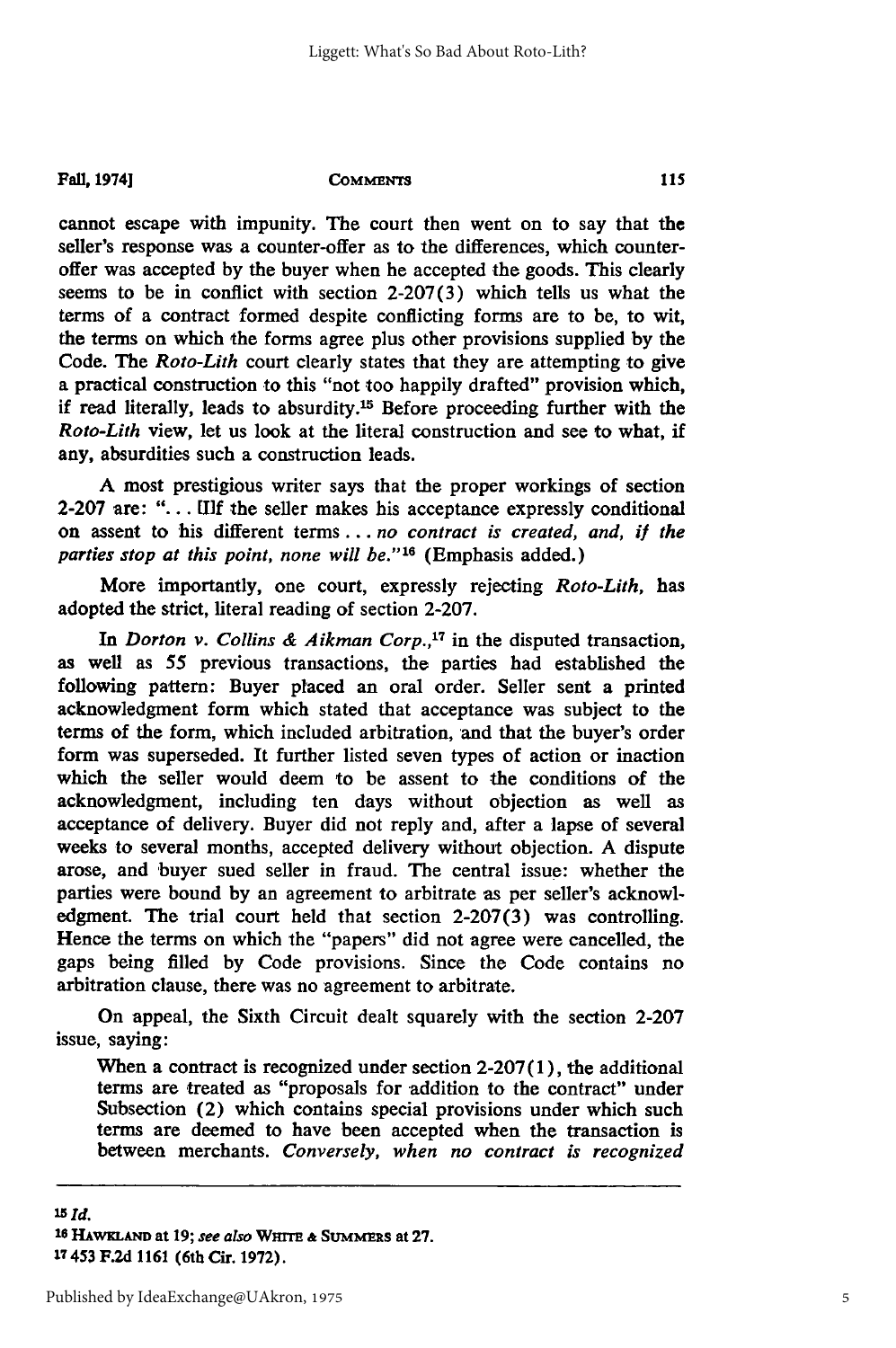#### **AxRON LAW REVIEW**

116

**[Vol. 8:1**

*under Subsection (1)--either because no definite expression of acceptance exists, or more specifically, because the offeree's acceptance is expressly conditioned on the ofleror's assent to the additional or different terms-, the entire transaction aborts at this point. If,* however, the subsequent conduct of the parties-particularly, performance by both parties under what they believe to be a contractrecognizes the existence of a contract, under section 2-207(3), such conduct by both parties is sufficient to establish a contract, notwithstanding the fact that no contract would have been recognized on the basis of their writings alone. Subsection (3) further provides how the terms of a contract recognized thereunder shall be determined.<sup>18</sup> (Emphasis added.)

The court found that seller's form was not an "expressly conditional" acceptance within the meaning of the statute. Hence, the parties had formed a contract under subsection (1), with further findings of fact being necessary to determine whether there was in fact a difference between the oral offer and the written acceptance and, if there was, whether the additional terms became part of the contract under section 2-207(2). Subsection (2) being applicable and the addition of an arbitration clause being a material alteration under section  $2-207(2)$  (b), it would not be part of the contract without the buyer's express assent to the addition.

A look at the practical workings under section 2-207 is in order at this time. We are here concerned with merchants. Buyer has sent out his purchase order, the reverse side filled with one-way terms and conditions.<sup>19</sup> How is seller to respond?

Obviously, each sales contract can be negotiated. This in essence is Professor Hawkland's solution:

The new law obviously is designed to bring conflicts into the open at an early point in the sales negotiation, with the hope that the parties will resolve them before making their agreement. Both the seller and the buyer should be encouraged by the new law to read carefully the conditions on the other's form. If the conditions are unacceptable to one party, he should call them to the attention of the other party, and frequently the objectionable conditions will be withdrawn. Sometimes objections arise from an ambiguity or a misunderstanding of the terms, and a clarification of meaning may result in the withdrawal of the objection. Of course, if the parties cannot come to an agreement on the condition, they know they have no contract and neither will be unfairly surprised by an assumption to the contrary.<sup>20</sup>

http://ideaexchange.uakron.edu/akronlawreview/vol8/iss1/7

**<sup>18</sup>***Id.* at **1166.** Among other ancillary questions, the court also held that § **2-207** was applicable to this oral offer-written acceptance situation and that the language "subject to" in seller's form was not sufficient to make the expression "expressly conditional." See note 12 *supra.*

**<sup>19</sup>**It is common knowledge that forms are generally over-drafted. See Murray at **319,** n.5. Interestingly enough, a buyer will nevertheless seldom be hurt **by** the loss of his terms in favor of those of the Code. See WHITE & SUMMERS at 29; HAWKLAND at 19. **20 HAwKLAND** at **19.**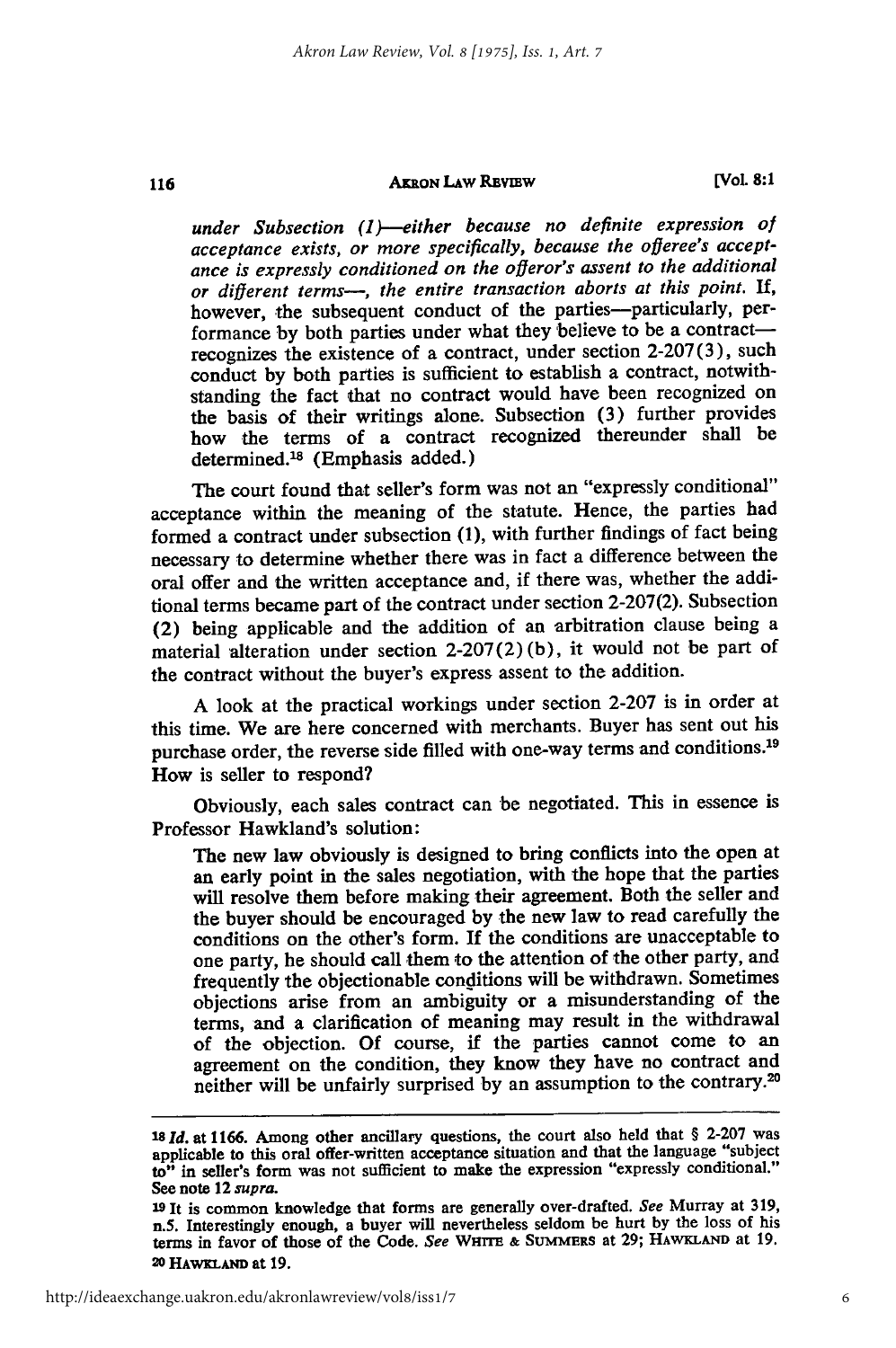#### **Fall, 1974]**

#### **COMMENTS**

### Similarly, White and Summers offer:

Under the present state of the law we believe that there is no language that a lawyer can put on a form that will always assure his client of forming a contract on his client's own terms. For example, such efforts will always be frustrated if the responsive document is expressly conditional on assent to that document's terms, for the parties will then be thrown into Subsection (3) and there the client will not get his term unless some other section of the Code gives it to him. In our judgment that is the right outcome. If the client must have a term, he should bargain with the other party for it; and if he cannot strike a bargain with the other party for that term, he should not get it by his lawyer's sleight of hand. **If** he must have the term but cannot strike a bargain for it, his only answer may be to raise his price, buy insurance, or as a last resort, have a couple of extra martinis every evening and capitalize his corporation more thinly than he otherwise would.21

Negotiate each sale! If that is all the draftsmen have to offer, better they should have ignored the whole issue. The very fact that form contracts came into prominence at all belies the efficacy of such an approach to the subject matter with which section 2-207 attempts to deal. Because the commercial sales transaction must move fast, it is not commercially practical or even possible to negotiate every term and every condition of every sales contract. Section 2-207, which makes it in the buyer's best interests not to negotiate, just makes it that much more impractical. Negotiation of each contract was always available. Due to the very same commercially practical considerations to which the Code attempts to give legal effect, "form contracts" continue and will continue unabated.<sup>22</sup>

Suppose, then, seller accepts with his form, which is not "expressly conditional," but which does contain terms and conditions at variance with those of the buyer. Under subsection **(1)** there clearly is a contract. Subsection (2) tells us that:

The additional terms are to be construed as proposals for addition to the contract. Between merchants such terms become part of the contract....

Fair enough. But what is given to the seller with the right hand is quickly taken away with the left:

unless:

- (a) the offer expressly limits acceptance to the terms **of** the offer;
- **(b)** they materially alter it; or

*<sup>21</sup>***Wm & SUMMERS at 32-33.**

**<sup>22</sup> Note that the Code, by** §§ 2(a) and 2(c), seems to recognize that forms will still **fly,** and gives even greater effect to a buyer's form **by** indicating what language he may **use to take objection in advance.**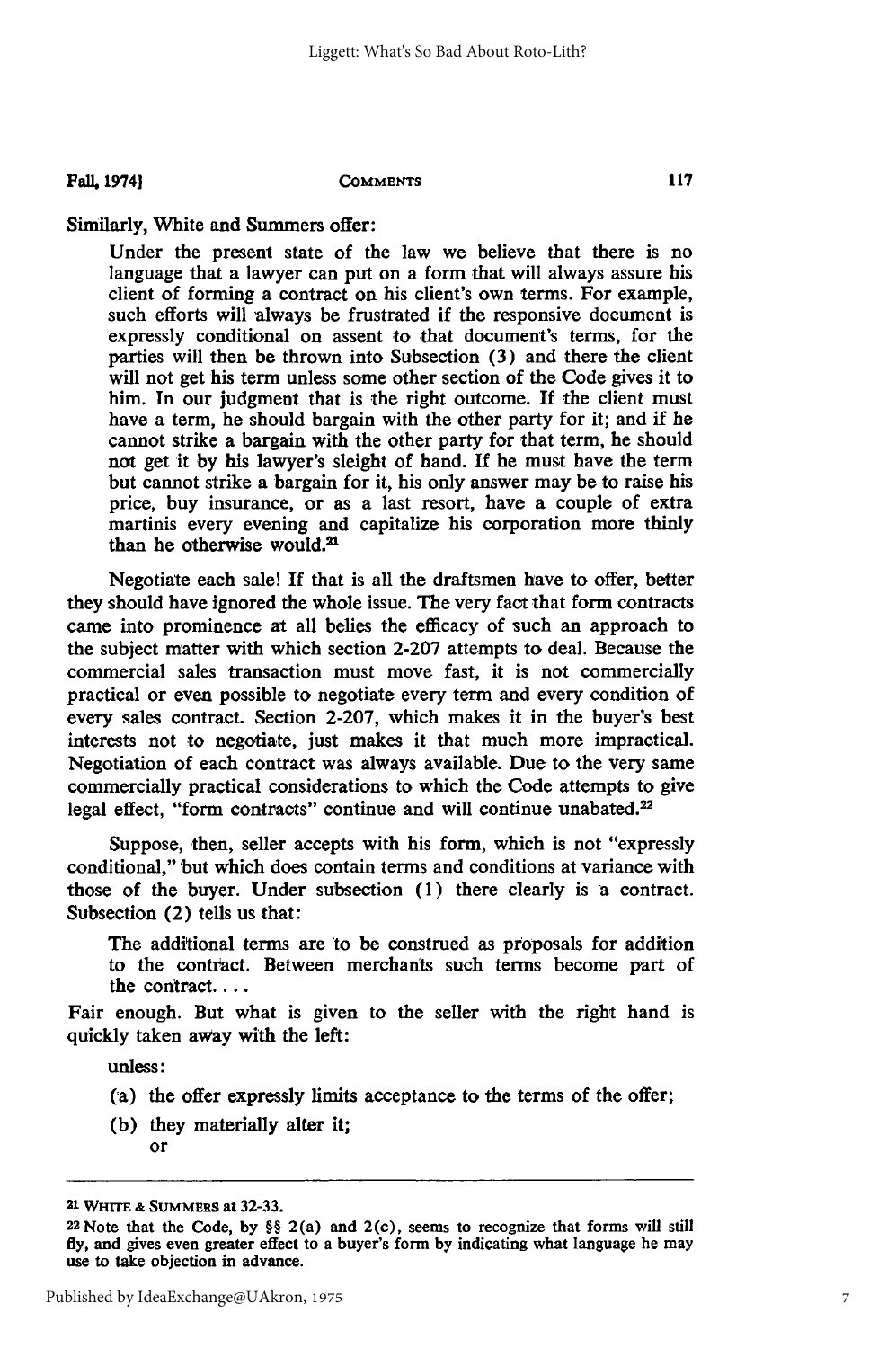#### **AxRON LAW REvIEW**

(c) notification of objection to them has already been given or is given within a reasonable time after notice of them is received.

First, the only buyer's purchase order forms which do not limit acceptance to the terms of the offer, or take objection in advance (a rather incredible feat in itself), are museum artifacts. Secondly, even if the buyer's draftsman has been off dozing in the Catskills, the buyer is still protected by subsection (2)(b) for, if either party cares about "immaterial" terms, they become material. The subsection is an empty placebo for sellers. It may as well say, "Between merchants such terms do not become part of the contract." The point is, any term which a seller would care to propose will in some fashion fall within the "unless" of subsection (2). The buyer then has only to ignore such a response and he has a most favorable contract.

The seller then will draft his response so that it is "expressly conditional." He has now clearly manifested his intent not to be bound **by** buyer's terms. But he does want the sale. He has, typically, also made some such statement as, **"I** am proceeding; please advise if you are not in agreement."<sup>23</sup> He has tendered the same hybrid response which in section **2-207** itself is an "acceptance" yet not an acceptance. 24 The buyer? Well, again, under the Code, the buyer's best interests lie in dead silence. If the parties proceed to perform, they will have a contract under subsection **(3),** with the buyer none the worse for wear. What is even more frightening is that, under the literal reading of section **2-207,** there is no contract at all. Therefore, at some point prior to delivery and acceptance,<sup>25</sup> the buyer, or for that matter the seller, can just walk away. Hence, a primary purpose of the provision, what White and Summers say is *the* primary purpose<sup>26</sup>holding the welsher in-is not accomplished.<sup>27</sup> In many cases, some further correspondence, *e.g.,* shipping instructions, packing and marking instructions, order modifications, and the like, will indicate that the parties

*<sup>23</sup> See, e.g.,* Dorton, 453 **F.2d** at **1164;** Roto-Lith, **297 F.2d** at 499.

**<sup>24</sup>**For an interesting discussion of this curious use of the word "acceptance," *see* Murray at 324-325, 344, 345, wherein the writer concludes that the beast is really a counter-offer and wonders aloud why in the world the drafters didn't just call it a counter-offer and be done with it.

**<sup>25</sup>**The Code does not specifically say that delivery and acceptance is required, hut it does require conduct by both parties; hence, buyer's silence would not constitute a Section **(3)** contract under any test. The consensus seems to be that delivery and acceptance is the criteria. *See, e.g.,* Dorton, 453 F.2d at 1166; Roto-Lith, 297 F.2d at 500; **HAwKLAND** at 19; Murray at 328; **BENDER'S,** § 3.03(1)(c), 3.03(1)(d).

*<sup>26</sup>See* note 4 *supra.*

**<sup>27</sup>** Help under **§** 2-204 which expresses the drafter's intent to liberalize contract formation or § **2-206** which allows acceptance **by** start of performance seems promising, but it is not really available in the present context. Section 2-204 requires intent to be bound and conduct **by** both parties, and § **2-206** presupposes the beginning of performance without any response, followed **by** notice of acceptance. In either case the seller's responding form will take the case back into § 2-207. *See generally*, Murray at 325, 326; WHITE & SUMMERS at 35, 36. *Contra* Universal Oil Products v. **SCM, 313** F. Supp. **905 (D.** Conn. **1970); 30 U. Cm.** L. REv. 540 **(1963).**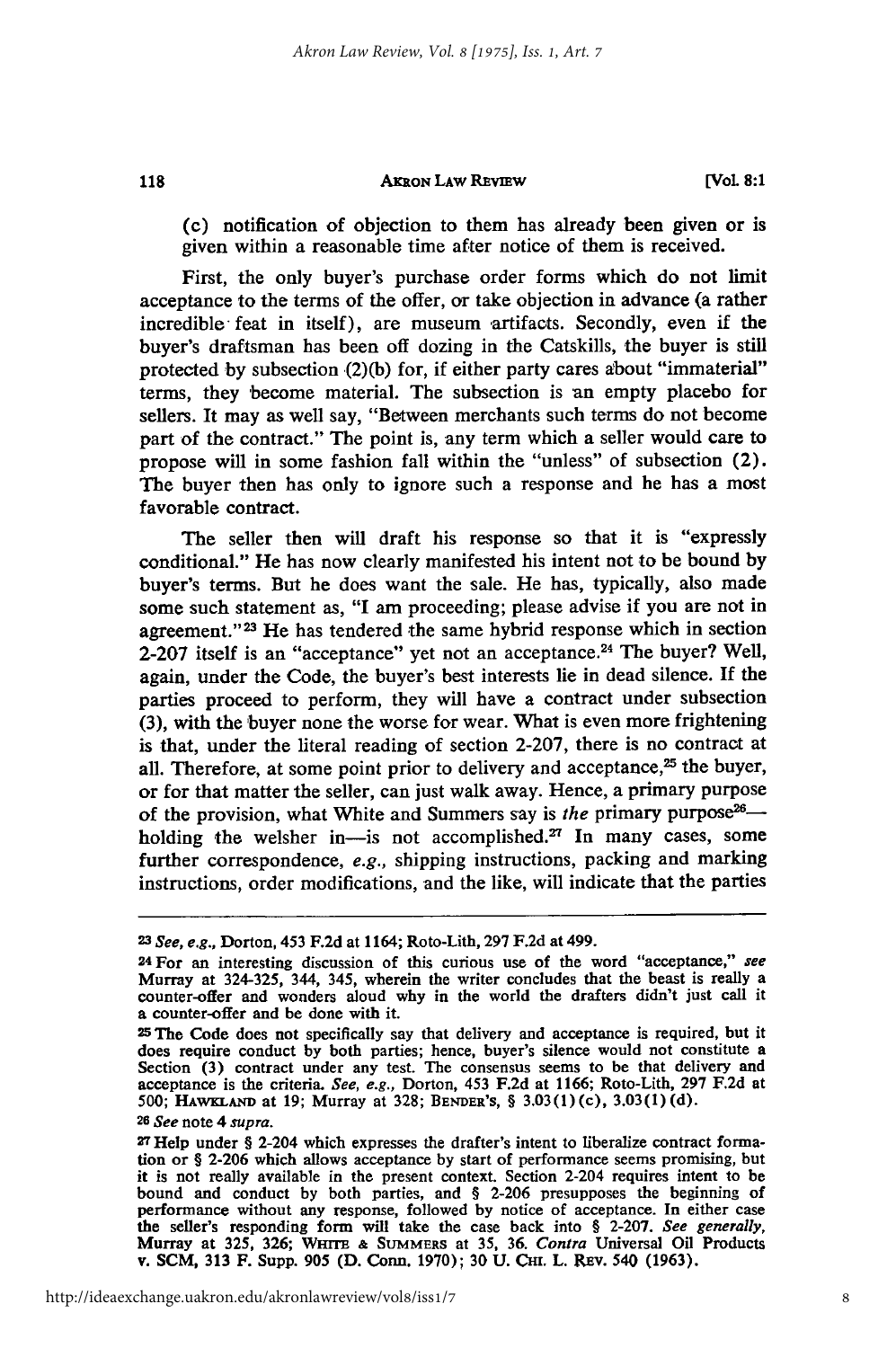in commercial understanding consider themselves to be bound. But absent such conduct, or before such conduct, the parties are taking a terrific chance in beginning performance, or in preparing to accept performance, under what they believe to be a contract, which in fact, because of their conflicting forms, is not a contract. This is precisely the situation which section 2-207 is supposed to alleviate! It cannot be argued that the draftsmen felt that sellers should avoid such language and thereby avoid the situation. **If** that is the case, why even make a provision [subsection (3)] to provide for the terms where the "writings of the parties do not establish a contract"?<sup>28</sup> The very existence of such a provision presupposes that there are going to be instances wherein it is needed. But, like its common law counterpart, the "last shot" doctrine, the provision fails because it operates strictly from a hindsight point of view. 29 Just like the common law rule, it works quite well when a full grown contract is staring it in the face.<sup>30</sup> As pointed out above, the drafters gave the seller no other hope of getting his terms; so it is indeed quite understandable that seller's forms are going to be "expressly conditional."

The purpose, it is to be remembered, is to give legal effect to what, in commercial understanding, is thought to be a contract. The buyer, when he receives an acceptance of his order telling him that shipment will be in six months but that the acceptance is "expressly conditional upon his assent to the terms and conditions on the reverse hereof," does not for one instant come to a commercially reasonable understanding that his order has been rejected any more than did his pre-Code counterpart consider a response to be a rejection because it contained differing terms. The commercially reasonable understanding, then and now, is that seller has accepted the sale, the real, physical, practical commercial transaction which is at the root of this whole subject, and has rejected the fine print. What, if we are to have a law in tune with reality, is so preposterous about then placing the onus on the buyer, who has clear notice that he is not getting his terms and conditions, to speak up if he is not satisfied with this-to object, and to then seek negotiation with the other party who in most cases will be willing to negotiate? This is not merely a shifting of the burden from seller to buyer. It is a shifting of the burden to the party who has fair notice of disagreement, and who alone knows if the latest statement of terms and conditions is acceptable to him. It is beyond argument, White and Summers aside, that not every sales contract can be negotiated. Is it not more reasonable and more fair to give some

**<sup>28</sup> UMFORM COMMERCIAL CODE** § **2-207** (3).

**<sup>29</sup>**Comment **7,** see note 5 *supra,* is illustrative of this hindsight orientation. It does nothing for contract formation but rather merely looks to the terms of the performed contract which, despite § 2-207, was mid-wife to its own birth. **It** is notable that Comment **7** may well be, in White **&** Summer's words, the draftsmen's attempt to "shore **up" § 2-207** in light **of** Roto-Lith. **WHIm & SuMMERs at 29, 30.**

*<sup>30</sup> See* **text accompanying notes 1-4** *supra.*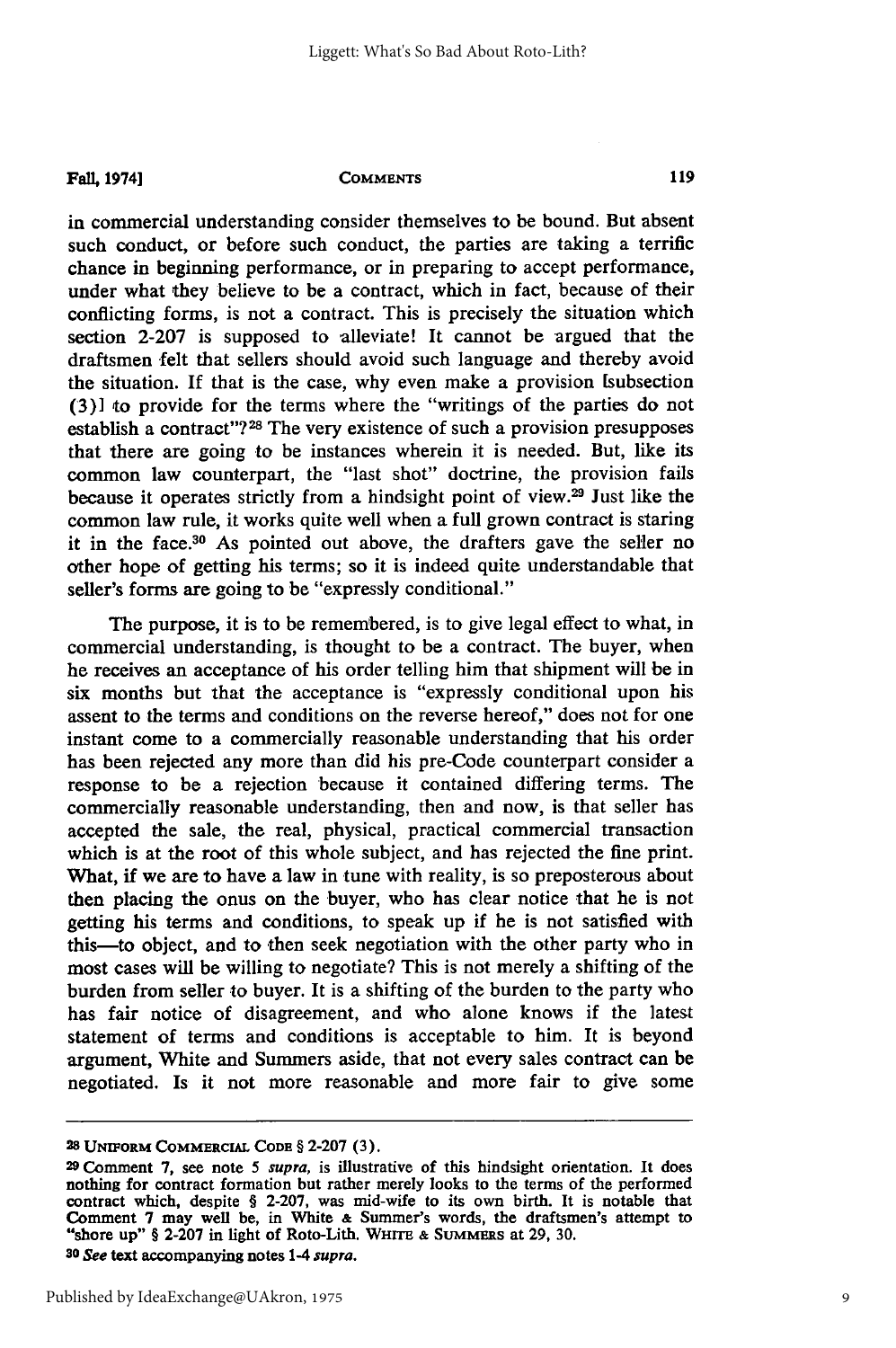120

#### **AKRoN LAw REvEW**

**[Vol. 8:1**

motivation to negotiate to both parties? Under the strict interpretation of section **2-207,** silence is the buyer's shrewdest tactic.31 He can, **by** silence, get favorable terms; and he can, should something better come along, get out of the contract with impunity. The burden to negotiate, on the other hand, is on the seller (who traditionally in the merchant-to-merchant situation is the pursuer); he must bargain for his terms with a party who has absolutely no reason to bargain.

*Roto-Lith* would hold the welsher **in.3 <sup>2</sup>**To this extent, at least, it should be followed. After that, if one is so disposed, the differing terms in the forms could, contra to *Roto-Lith,* be filtered through subsections (2) and (3) to determine their place, if any, in the contract. Though it has been stated that section 2-207 totally abrogates the "last shot" principle,<sup>33</sup> it clearly has not abrogated the counter-offer. The "expressly conditional" acceptance, a curious animal, $34$  can only be a counter-offer. $35$  Clearly, section **2-207** has in whatever fashion altered the status of a counter-offer. But it is most desirable to give the "expression of acceptance" contract forming power, a la *Roto-Lith*, and then deal with its counter-offer features in whatever fashion counter-offers are to be dealt with under section **2-207.** That is, if the response is not given contract forming power, the Code fails in its important objective of squelching welshing and, ironically, as discussed at length above, actually denies contract status to that which the parties commercially felt to be a contract. Whether we are going to follow *Roto-Lith* in contract formation, or whether we are going to follow the *Dorton* strict reading of section **2-207,** the question is what is the status of a counter-offer under section **2-207?**

Hawkland tells us that there is no longer a "last shot" principle.<sup>36</sup> If the parties go on to perform and establish a contract under subsection **(3),** subsection **(3)** handles the problem well enough. But all this is hindsight, presupposing the requisite performance. $37$  But this, as discussed at length, does nothing for contract formation and binding the parties. The *Roto-Lith* view of subsection **(1)** does bind the parties who in reasonable commercial understanding believe themselves to be bound. **I** find the *Roto-Lith* suggestion that there is a counter-offer only as to the differences to be excellent. Hawkland tells us what becomes of a counter-offer under section **2-207. Why** can this not be done as to this partial counter-offer?

*<sup>31</sup>See* **BENDER'S** § 3.04(1) (Supp. 1974), at **3-35.** *<sup>3</sup>*

*<sup>2</sup> See* text accompanying note 15 *supra.*

<sup>33</sup> HAWKLAND at 18.

*<sup>34</sup> See* note 24 *supra* and accompanying text.

**<sup>35</sup>**Murray states that the "unless" proviso in § **(1)** was clearly intended **by** the drafters to give the offeree the right to make a **counter-offer. Murray at** 324. *See* Ai, **<sup>1956</sup> RECOMMENDATONS OF THE EDITORIAL BoARD** op **TrHE UCC** § **2-207 (1956),** at **28.** *36 See* note 33 *supra.*

**<sup>37</sup>** *See* **note 25** *supra* and accompanying text.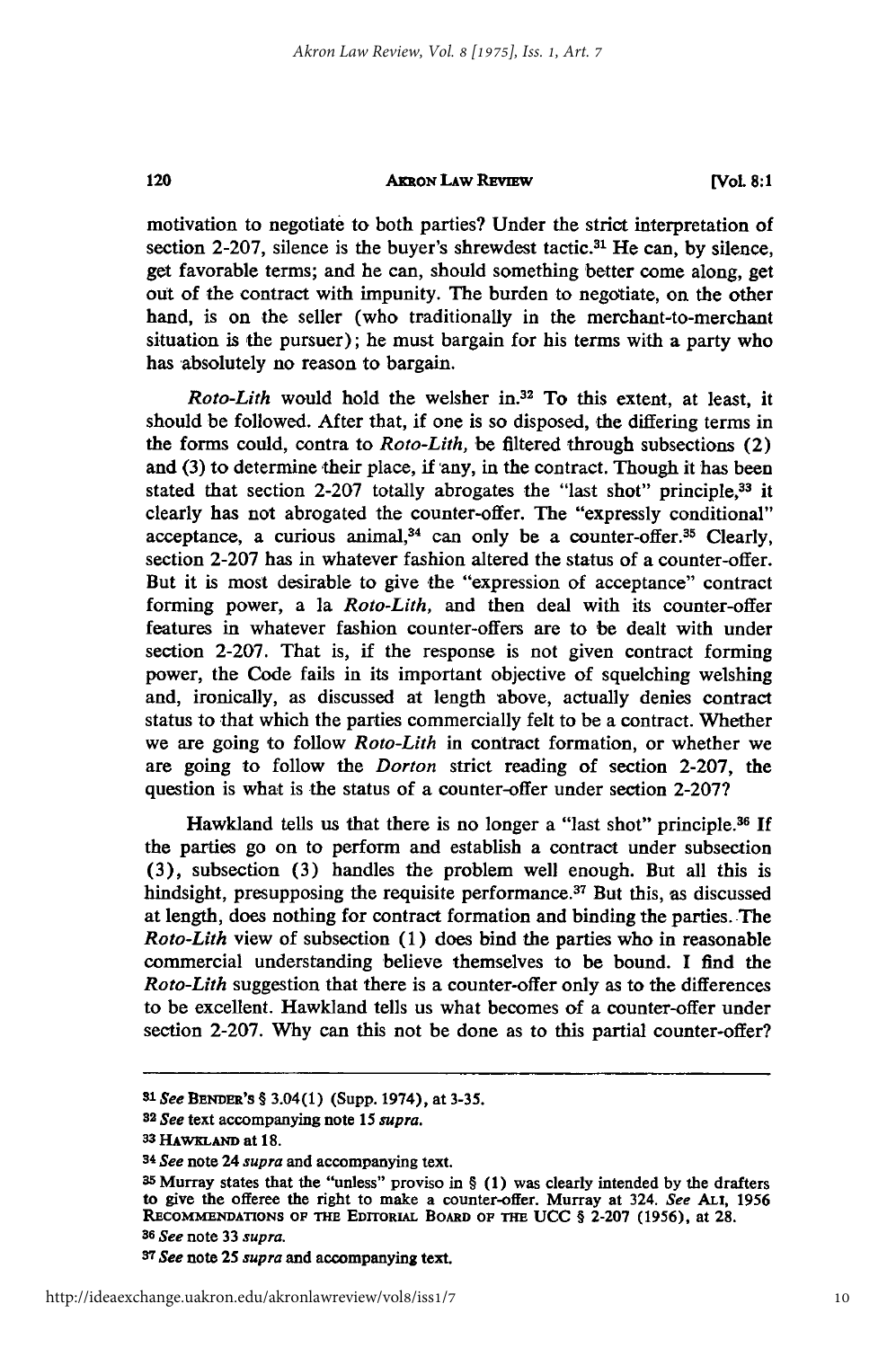Why cannot these terms be resolved under subsection (3)? Subsection (3) does not throw out the counter-offeror's terms. Rather, it retains them and matches them against those of the original offer. If the two documents and the Code can stand together under subsection (3) to "form" a contract which has already been performed, why can they not, at an earlier point in time, stand together to perform the crucial function of contractually binding the parties?

If the "last shot" doctrine is not truly dead, *Roto-Lith's* view may be appropriate to an even further extent. If the conduct of the parties is to be the touchstone, why is the silence of the 'buyer not to be relevant? The question is not to be cursorily dismissed, with such simplistic platitudes as "The common law has never recognized silence or inaction as a mode of acceptance."<sup>38</sup> At the one extreme of the silence spectrum is the situation wherein Fly-by-Night Gas Stations, Inc., writes J. Paul Filthyrich and says: "I propose that we merge and in consideration therefor you make me a full partner in Filthyrich Oil Company and you will become a full partner in Fly-by-Night. If I do not hear from you in 30 days, I will assume you to have assented." No one would reasonably argue that silence on the part of Filthyrich is acceptance. At the other extreme, in many areas such as tort law, or the estoppel concept, silence or inaction is a very meaningful form of legally significant conduct. It is a recognition of the significance of acts of silence, of abstention, of omission, that is basic to the "last shot" principle. Admittedly, the "last shot" doctrine becomes ludicrous where shipment rapidly follows the firing of the "last shot," or where there are several volleys from each side; *i.e.,* something more than a single offer and counter-offer, and one would discount all save the last shot fired. But, such situations could by statute be dealt with without abrogating the doctrine completely. What specifically, if force is to be given to "commercial understanding," is so offensive about attaching commercially reasonable significance to a buyer's silence? Is a buyer really justified, in a case such as *Dorton* or *Roto-Lith,* in just ignoring the seller's response? In both bases, the acceptances, "expressly conditional," clearly indicated that the seller was proceeding with performance and asked buyer to respond if he did not assent to such proceeding.<sup>39</sup> Under what reasoning can a buyer in such a situation consider there be no contract at all,40 or a contract on "his" terms? **41** In his excellent comment, Professor Murray has set forth the following hypothetical:

(Buyer offers to purchase 1,000 widgets at \$5.00 each. Seller replies:)

**<sup>38</sup>**Dorton, 453 F.2d at 1166. *See also* HAwxLAND at **17.**

**<sup>39</sup>**Roto-Lith, 297 F.2d at 499; Dorton, 453 F.2d at 1163, 1164. <sup>4</sup> o Dorton, 453 F.2d at 1166; **HAWKLAND** at 19. *See* notes 20, 21 *supra* and accompanying text.

**<sup>41</sup>**More specifically, the Code terms, which are generally recognized to be buyer's terms. *See* note 19 *supra.*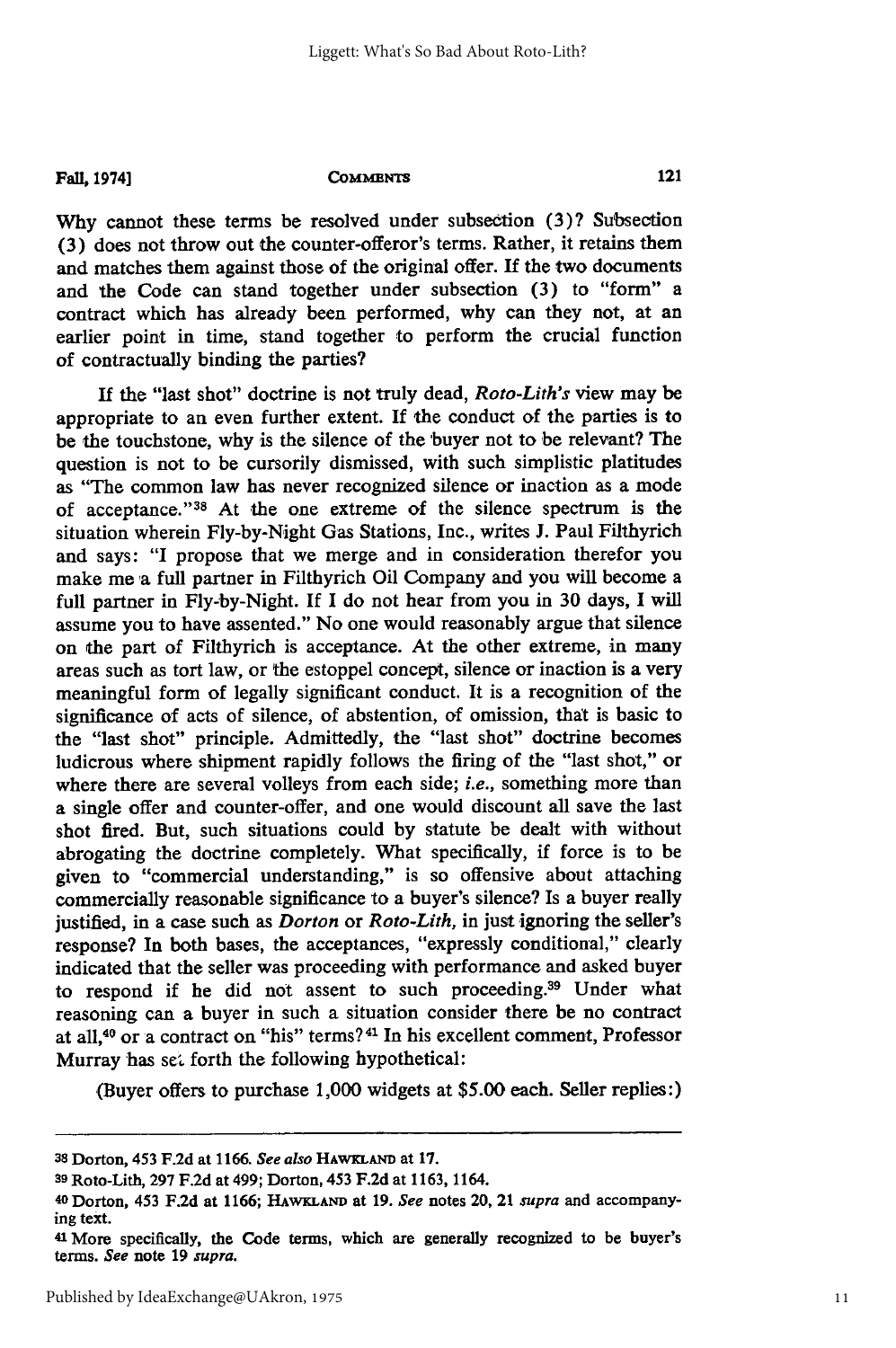#### **AKRON LAW REVIEW**

**[VoL 8:1**

"I must receive **\$7.00** each for my widgets and I am willing to supply them on that basis. I realize that you need the widgets now and, therefore, I am shipping them today. If you do not wish to pay **\$7.00** each for them, do not accept them when they arrive."

Upon receipt of this response, could the buyer say to himself: "When they arrive I will accept them, thus forming a contract by conduct. Under subsection **(3)** of **2-207 I** will not be bound to pay **\$7.00** each for them since that subsection renounces the 'last shot' principle. I will only have to pay a reasonable price."

It is hard to believe that the result envisioned **by** the buyer is contemplated **by 2-207 (3).** The buyer's interpretation is a repudiation of the seller's right to reject the buyer's offer and make a counter-offer which can only be accepted on the new terms proposed **by** the seller. The crucial question is: Does **2-207(3)** merely indicate that the seller does not necessarily have the "last shot" or that he *cannot* have the "last shot"?

One writer believes that the offeree *cannot* have the "last shot": "There would seem to be no way to keep the last shot principle **by** contract." (Hawkland at 21.) This is an incredible construction of subsection **(3).** It suggests that once an offer is made the offeree may still be bound to its terms if he rejects the offer, clearly makes a counter-offer and the offeror, completely aware of the terms of the counter-offer and the fact that this is the only basis upon which the offeree is willing to contract, accepts the goods when they are shipped. Is this reasonable commercial understanding? Where is there any mention in the Code that the purpose is to find a contract on terms which one party (the offeree-counter-offeror) clearly did not intend and which the other party should not have reasonably expected? This kind of snarl is not intended **by** the Code in **2-207(3)** and only the most superficial kind of statutory interpretation can lead to such an absurd result. The question is: What is the meaning of **2-207(3)** if it is still possible for the offeree to retain the "last shot"? Whenever he makes a counter-offer *(i.e.,* whenever it can be said that his response to the offeror is not a definite and seasonable expression of acceptance) then ships the goods which are received and used **by** the offeror-buyer, will the terms of his counter-offer be the terms of the contract? The answer must be no if subsection **(3)** is to have any meaning at all. It is submitted that the better interpretation of subsection **(3)** is that the offeree *does not necessarily* have the last shot.<sup>42</sup>

Thus, argues Professor Murray, the "last shot" doctrine is merely wounded, not dead. Though he denounces *Roto-Lith,4 3* he seems to share Judge Aldrich's (author of the Roto-Lith opinion) view that the drafters can't possibly have meant what they said. This writer shares the view

<sup>42</sup>*See* note **10** *supra.* **<sup>4</sup> 3 Murray at 329-331.**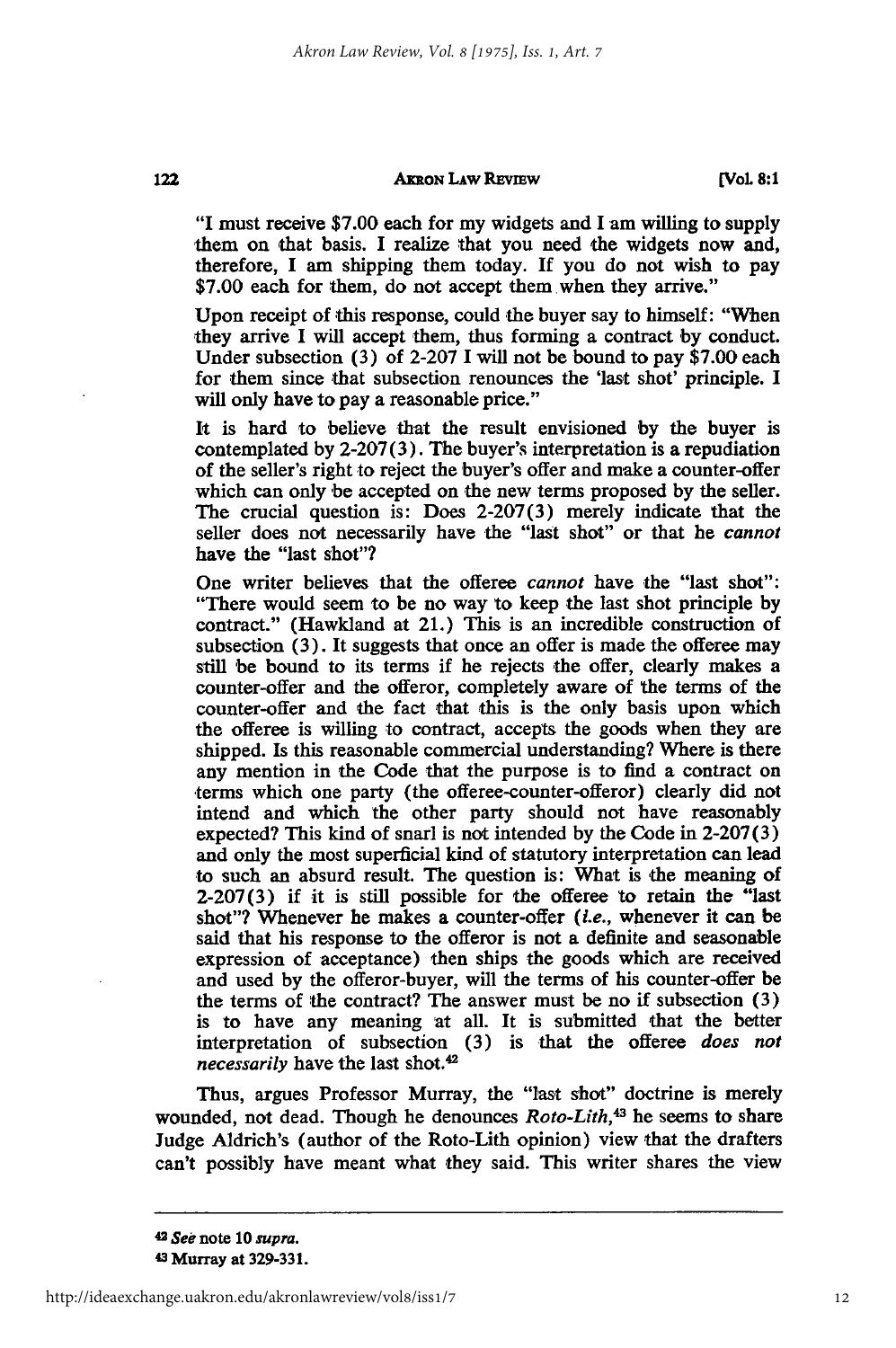#### **Fall, 1974]**

#### **COMMENTS**

expressed **by** both Murray and Judge Aldrich that the literal reading of section 2-207 leads in one fashion or another to absurdity.<sup>44</sup>

If Murray's contentions are correct, the *Roto-Lith* view in a reasonably construed section 2-207, construed so as to give effect to both the letter *and* the spirit of the law, is viable. Murray would allow the "last shot" principle to maintain vitality, only limiting it so that "... it will not operate to impose terms upon one party to the contract without justification."<sup>45</sup> For my money, I would choose the best of both worlds; *Roto-Lith* to give timely contract formation, and Murray to allow the "last shot" principle life where it is commercially reasonable to do so. Neither seems to be in accord with the strict, literal wording of the statute, but both are in accord with the spirit and purpose of the Act.

### **SUMMARY**

To summarize, section **2-207** as interpreted **by** *Dorton* has put the seller in an untenable position.

The Code provisions supplied in the proper circumstances **by** section 2-207(3) very much favor the buyer.<sup>46</sup> The seller, negotiation of each sale being a commercially reasonable impossibility,<sup>47</sup> must find some other way to attempt to get favorable terms. An acceptance not "expressly conditional" is a futile act. The seller, then, hoping for a reasonable construction of section **2-207** must make his acceptance "expressly conditional." **If** however he should later be met with a *Dorton* style literal reading of section 2-207, he, like the unfortunate Mr. Poel,<sup>48</sup> may find himself without a contractually bound buyer or, at best, will find his "acceptance" to have been merely a meaningless flirtation with fate, and his terms disregarded, having only the effect of making him perilously work without a contract. Other than take the above chance he can only passively submit to the terms imposed upon him **by** law. Thus, if *Dorton* and company 49 are to be followed, the drafters have abrogated the "last shot" doctrine only to replace it with an even more noxious beast-the "shotgun" contract; wherein the reluctant seller is marched to the altar of the law with section **2-207** pointed squarely at his back, one barrel **filled** with the buckshot of implied warranties and remedies galore, the other with the threat of uncompensable work under a non-contract, and there forced to wed the buyer's homely terms, the adopted daughter of the Code's draftsmen. This is to be avoided and can only be done **by** <sup>a</sup> liberal, commercially reasonable construction of section **2-207.**

THOMAS **E. LIGGETT**

<sup>44</sup> Roto-Lith, **297 F.2d** at **500;** Murray at **337.**

Murray at **338.**

**<sup>46</sup>***See* note **19** *supra.*

**<sup>47</sup>***See* text accompanying note **31 supra.**

**<sup>48</sup>***See* note 4 *supra.*

**<sup>49</sup>**Meaning **WHm &** Sum1.zs, HAwxLAm, *et al.*